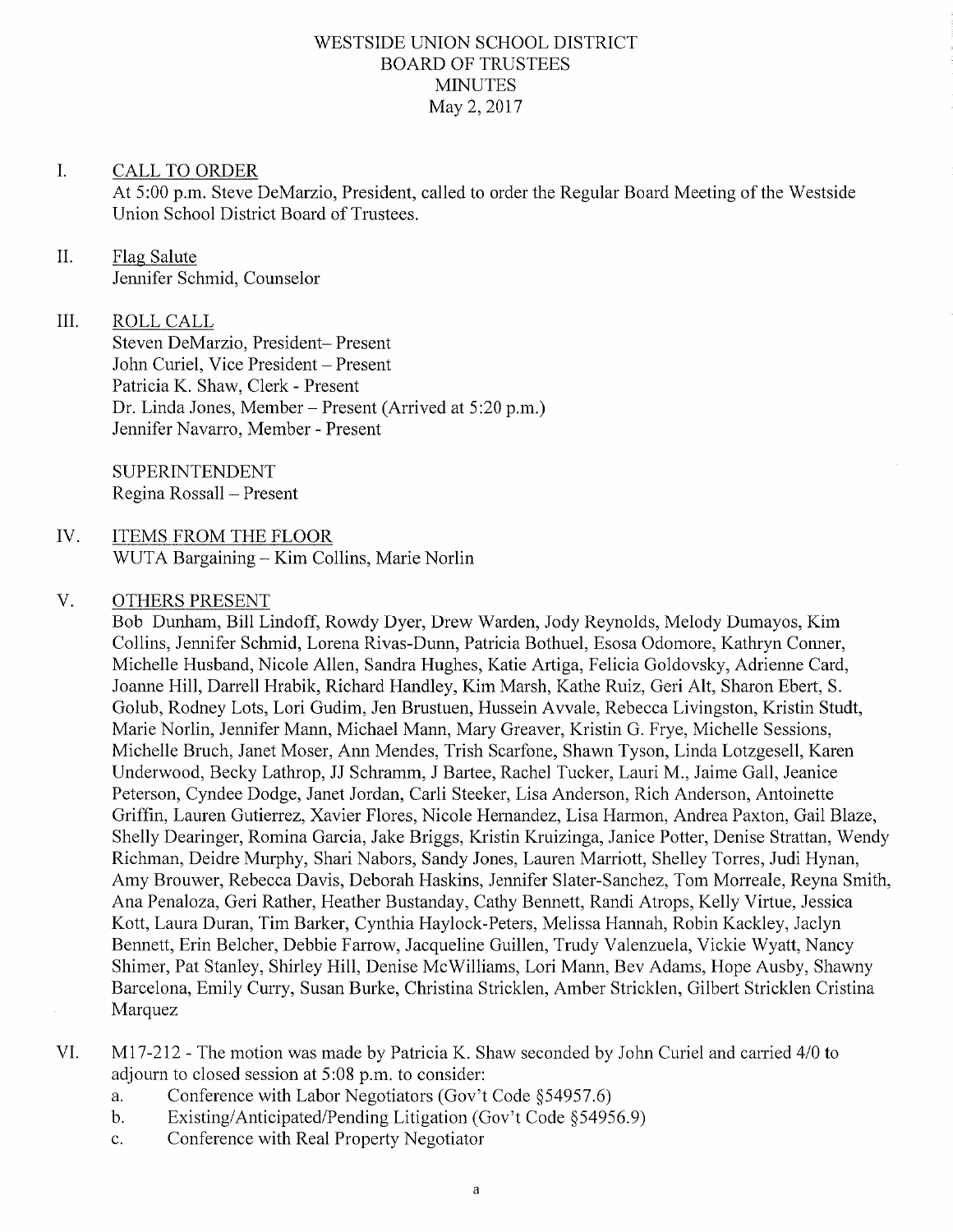Minutes Regular Board Meeting

- d. Public Employee Discipline/Dismissal/Release/Appointment Unrepresented Management (Gov't Code S54957
- e. Pupil Personnel (Ed Code 35146 and <sup>48918</sup>
- Vll. RECONVENE TO OPEN SESSION at 6:07 p.m.

## VIII. CLOSED SESSION ACTION

M17-213 - The motion was made by Patricia K. Shaw seconded by Linda Jones and carried 5/0 to reject Claim Number 1617-02.

## IX. PRESENTATIONS

- A. Tarzana Treatment Centers Community Assessment Survey
- B. Teacher of the Year
- C. Certificated Retirees
- D. Dissertation Research -Andrea Paxton, Quartz Hill Principal

## X. HEARING SESSION/STAFF REPORTS<br>A. Board Comments:

Jennifer Navarro – I am so impressed with our teachers. I am glad to be a part of the Westside family.

Linda Jones: I am excited about the journey our retirees are about to begin. Their leaving will be heartfelt. Congratulations to our site Teachers of the Year and to our district Teacher of the Year, Mr. Hanley.

Patricia K. Shaw: I attended ihe Palmdale Chamber Luncheon. The Westside Band Students who played at the luncheon were excellent. Gina spoke to the chamber about the excellent work of our students.

John Curiel: lt is very sad to see many of our experienced teachers who will be retiring. Several of these teachers taught my children. I was happy that we recognized our excellent teaching staff this evening. We are in the human industry and teachers create the future. Teachers are on the front lines and they do change student lives. The students that we are teaching today will take care of us tomorrow. Thank you, teachers, for all that you do.

Steve DeMarzio: We do have the best quality teachers in the valley. To the retirees, you will be missed; you have touched so many lives.

- 1. Assistant Superintendent Administrative Services Shawn Cabey
	- a. This evening has been really inspiring. There are some wonderful teachers who are retiring; we have big shoes to fill.
	- b. Valley View's teacher logo inspired me, lt really reflects what teachers do.
	- c. Cottonwood Phase 3, there are some unforeseen conditions in the buildings and we will need to go back to DSA to get these changes approved. There will be some significant delays getting these items corrected.
- 2. Assistant Superintendent Educational Services Marguerite Johnson
	- a. I too would like to congratulate our Teachers of the Year and our retirees; how
- humble they are.<br>3. Deputy Superintendent Robert Hughes
- a. lt's always an exciting night when we recognize our teachers. lt is also a sad night recognizing our retirees, it will be difficult to fill their positions.<br>4. Superintendent – Regina Rossall
- Mrs. Rossall reviewed the following items with the Trusiees: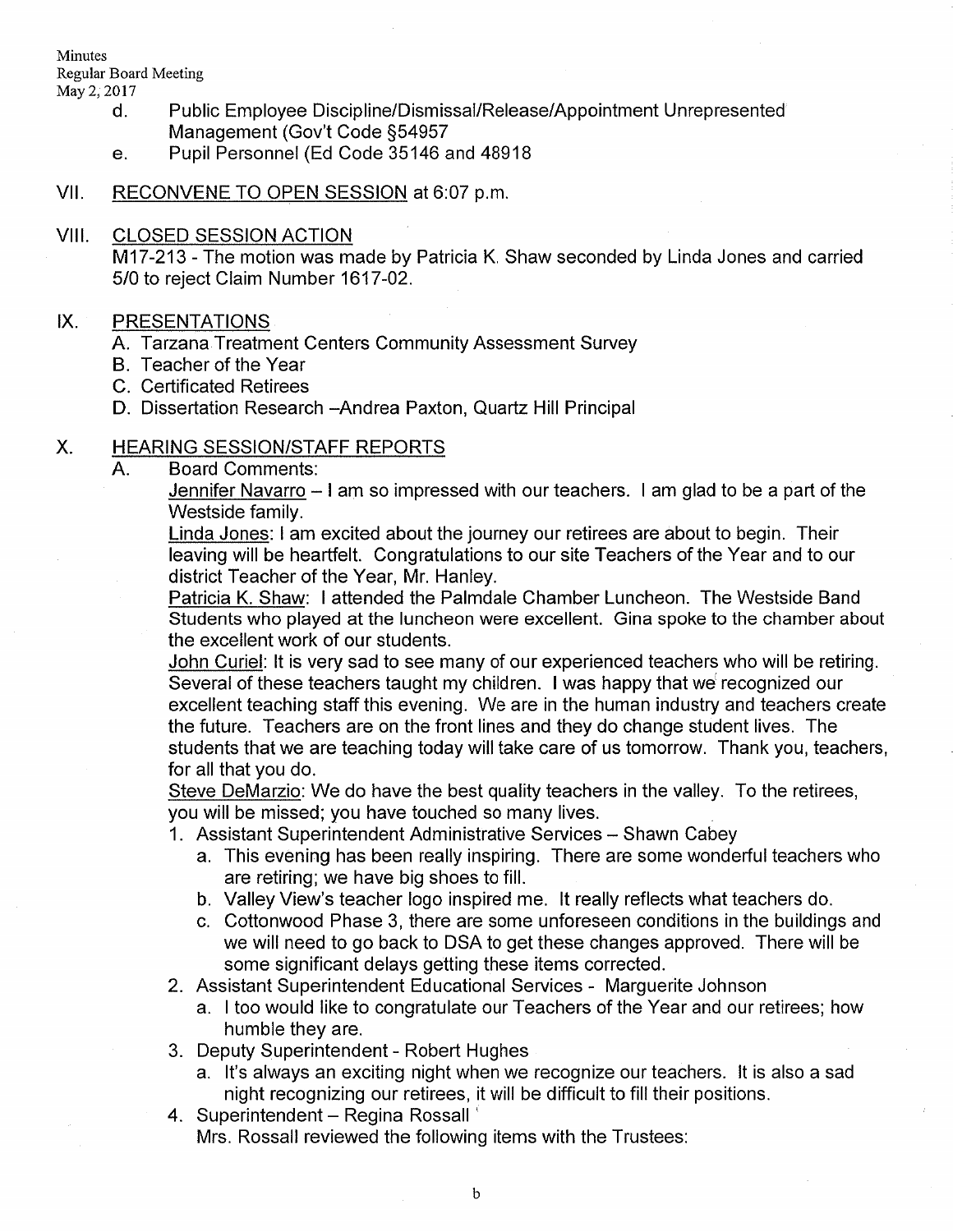- a. <sup>I</sup>am impressed at how many of our site Teachers of the Year had five or less years working in the district. I thank Marguerite and Lauri along with their staffs for helping these young teachers be the besi they can be. Many of the Teachers of the Year were in the college class that I teach. Some of the retirees I have worked with at a site and they taught my children also.
- o. I want to remind the Board that the Westside Heroes dinner is sold out for Thursday, May 4,2017. I would like to thank everyone who has helped put this event together.
- $\,$  We are busy to the max between now and promotions on June 7, 2017.
- d. Our Hillview staff did an excellent job of stepping in during the incident the end of last week.

#### xt. RECESS

- xil. RECONVENE TO OPEN SESSION at 8:06 p.m
- XIII
	-
	- PERSONAL APPEARANCES<br>
	A. Westside Union Teachers Association Representative Bob Dunham, President<br>
	B. California School Employee Association Representative Jeri Holmes, President<br>
	C. Parent Teachers Association Represe
	-
	- - . Next Meeting is May 10, 2017
		- Westside Heroes Dinner on May 4, 2017
- XlV. ITEMS FROM THE FLOOR Continued None
- XV. PUBLIC HEARING None

## XVI.

- 
- BUSINESS SESSION<br>A. Organizational/Governance<br>1. M17-214 Item 1. Approval of the amended agenda of the Regular Board Meeting of May 2,2017, as submitted. The motion was made by John Curiel seconded by Patricia
- K. Shaw and carried 5/0.<br>2. M17-215 Items 2a 2f. The motion was made by Patricia K. Shaw seconded by<br>1. Linda Jones and carried 5/0 to approve the consent agenda.
	- 2a Minutes of the Regular Meeting on April 18, 2017<br>2b Fundraising Authorization<br>2c Personnel Report<br>2d Purchase Orders
	-
	-
	-
	-
	-
- 2e Consultant/Contract Agreement Schedule<br>2f Conference/Workshop Schedule Revised<br>3. M17-216 ltem 3. The motion was made by John Curiel seconded by Patricia K. Shaw and carried 5/0 to approve the second and final reading of Board Bylaws
	- . BB 9323, Meeting Conduct
	- . BB/E 9323.2, Actions by the Board
	- BB 9324, Minutes and Recordings
	- . BB 9400, Board Self-Evaluation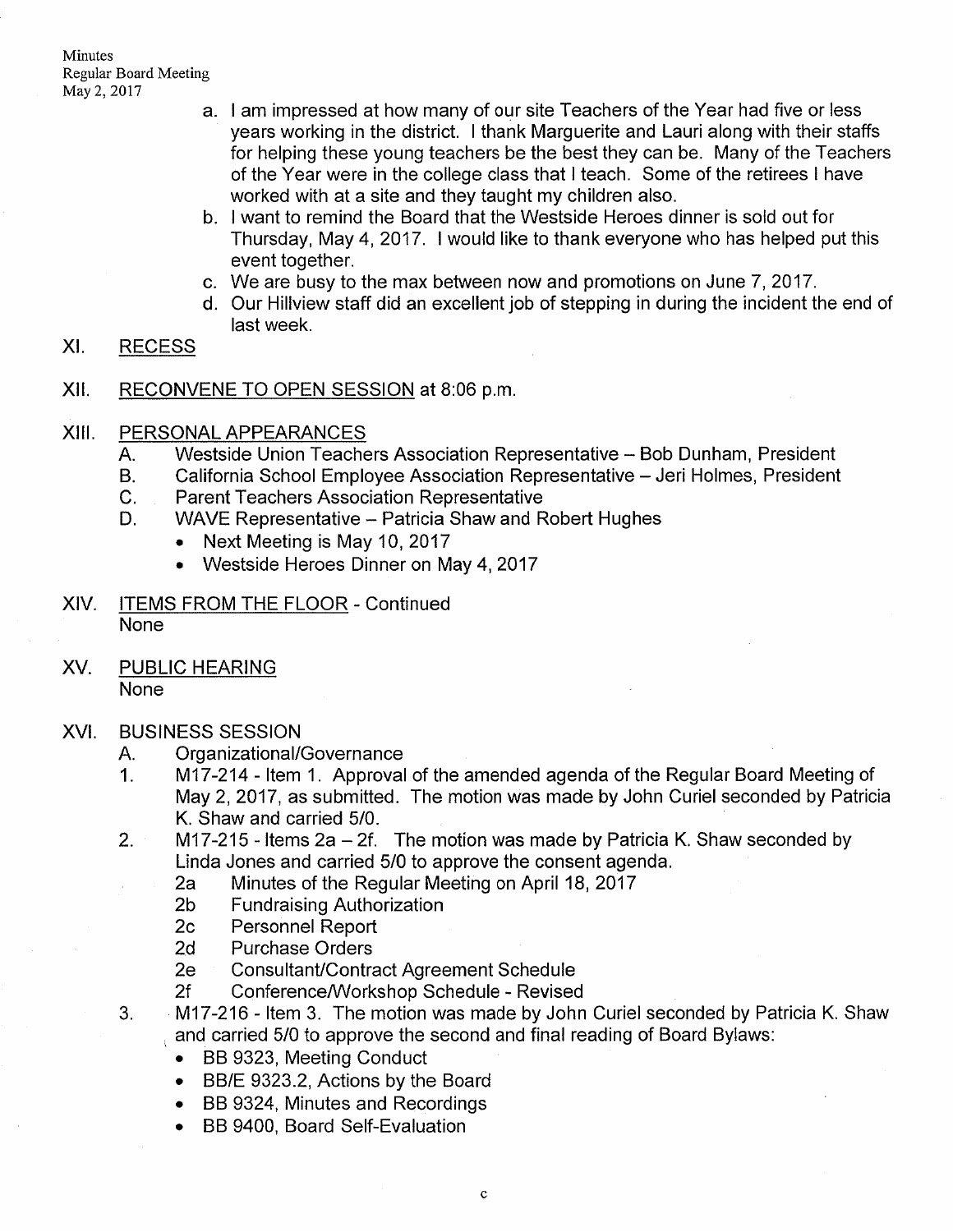Minutes Regular Board Meeting

- 4. Item 4. The motion was made by seconded by and carried 5/0 to approve the County of Los Angeles Public Heath and Tarzana Treatment Centers Community Assessment Survey. - Dies for a lack of a motion.<br>5. ltem 5. Discussion Item
	- - . Board Governance:

- XVII. EDUCATIONAL SERVICES<br>6. M17-217- Item 6. The motion was made by John Curiel seconded by Patricia K. Shaw and carried 5/0 to approve Resolution 17-75, Teacher of the Year
	- 7. M17-218 Item 7. The motion was made by Jennifer Navarro seconded by John Curiel and carried 5/0 to approve Resolution 17-76, National Teacher Day, Teacher Appreciation Week and California Day of the Teacher Proclamation

- XVIII. PERSONNEL<br>8. M17-219 Item 8. The motion was made by John Curiel seconded by Jennifer Navarro and carried 5/0 to approve Retirement Resolutions:
	- . 17-77, Richard Anderson
	- 17-78, Wendy Chance
	- 17-79, Tyna Chang
	- 17-80, Janet Diaz
	- . 17-81 , James Jacobs
	- . 17-82, Janet Jordan
	- . 17-83, John Jordan
	- . 17-84, Linda Lounder
	- . 17-85, Jean Newhouser
	- . 17-86, Susan Reno
	- . 17-87, Laura Riggs
	- . 17-88, Helen Schafer
	- . 17-89, JJ Schramm
	-
	- 17-90, Willie Scott <br>9. M17-220 Item 9. The motion was made by John Curiel seconded by Linda Jones and<br>carried 5/0 to approve the Declaration of Need for Fully Qualified Educators
	- 10. M17-221 Item 10. The motion was made by Jennifer Navarro seconded by Patricia K. Shaw and carried 5/0 to approve the Declaration of lndefinite Salaries for Retroactive Pay
	- 11. M17-222 Item 11. The motion was made by Jennifer Navarro seconded by Patricia K. Shaw and carried 5/0 to approve the Variable Term Waiver

# XIX. BUSINESS

- 12. M17-223 ltem 12. The motion was made by Patricia K. Shaw seconded by Jennifer Navarro and carried 5/0 to approve the second and final reading of revised Board Policy and Administrative Regulation 3260, Fees and Charges.<br>13. M17-224 - Item 13. The motion was made by John Curiel seconded by Patricia K.
- Shaw and carried 5/0 to approve the Notice of Completion: Digital Networks Group, Inc.<br>14. M17-225 Item 14. The motion was made by Patricia K. Shaw seconded by Jennifer
- Navarro and carried 5/0 to approve the Rejection of Bid: Proposition 39 HVAC Upgrades at Sundown and Valley View and Roof Replacement at Sundown.